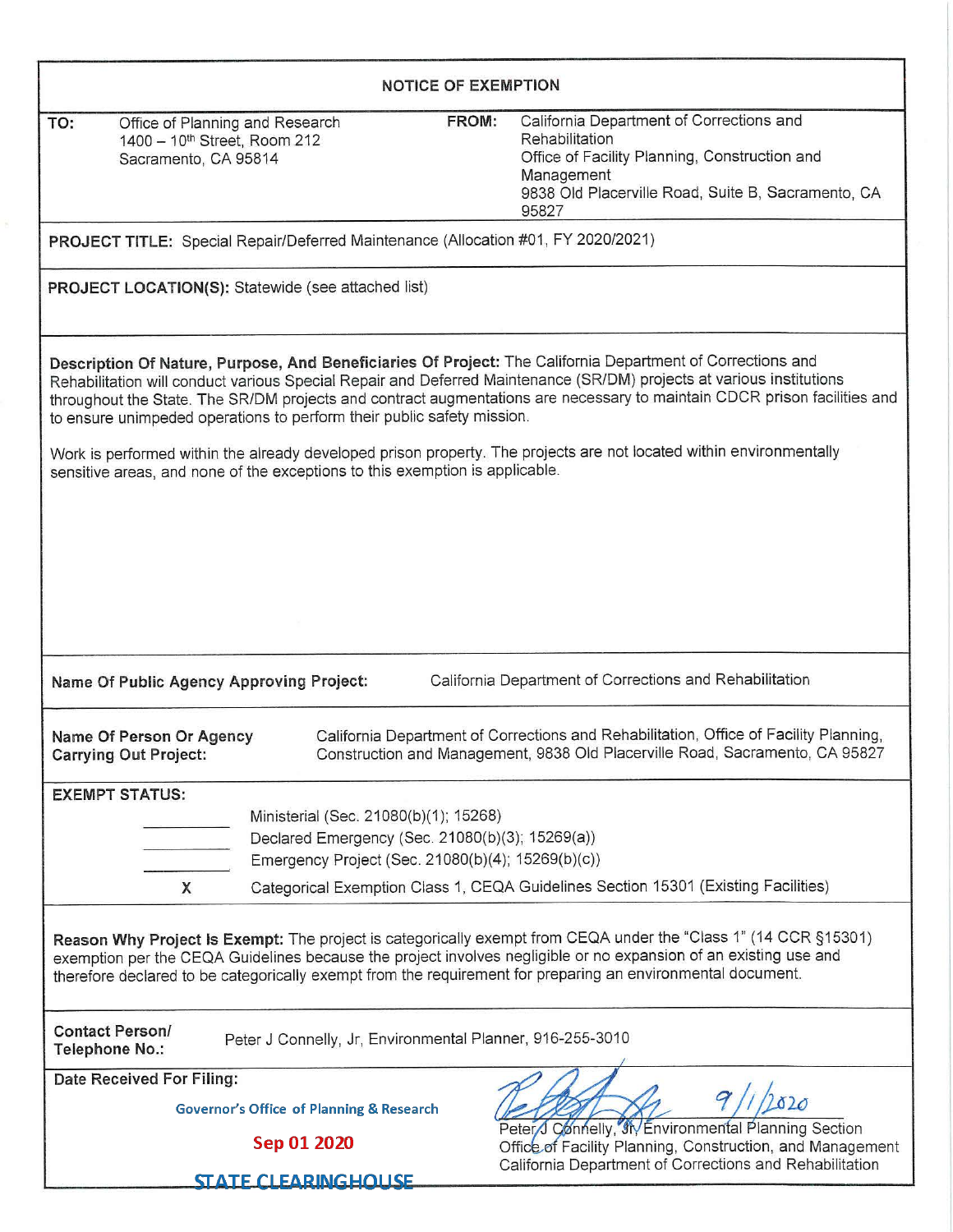## ATTACHMENT A- Page 1 of 2

a a Mayo 99 M.P is Touc  $\mathbb{Z}^2$  $\pm$  5  $\pm$ 

## **FISCAL YEAR 2020-21 DEFERRED MAINTENANCE/SPECIAL REPAIR PROJECTS**

| MSB Proj ID<br>Fac Abbr<br>Proj Title/Description<br>ΣÔ,<br>1617-00050<br>ASP<br>Replace Existing Hydronic Loop Line (phase 4)<br><b>CCWF</b><br>1617-00214<br>Replace Roof and Mech Systems - Bldg 805, Central Health Services (augmentation)<br>1819-00067<br>RJD.<br>Replace Roof - Main Kitchen, Bldg 2.11 (phase II) | Resp Party <br>IWL.<br><b>IWL</b><br>IWL<br>HQ<br>HQ<br>IWL<br>HQ<br><b>DGS</b> | Proj Budget<br>\$1,700,000<br>\$2,981,000<br>\$767,070<br>\$18,256<br>\$826,108<br>\$804,950 |
|----------------------------------------------------------------------------------------------------------------------------------------------------------------------------------------------------------------------------------------------------------------------------------------------------------------------------|---------------------------------------------------------------------------------|----------------------------------------------------------------------------------------------|
|                                                                                                                                                                                                                                                                                                                            |                                                                                 |                                                                                              |
|                                                                                                                                                                                                                                                                                                                            |                                                                                 |                                                                                              |
|                                                                                                                                                                                                                                                                                                                            |                                                                                 |                                                                                              |
|                                                                                                                                                                                                                                                                                                                            |                                                                                 |                                                                                              |
| 1819-00397<br>$-MAI$<br>LEF - Netting Retrofit (phase V, construction support KVSP/CMC FY20-21)                                                                                                                                                                                                                            |                                                                                 |                                                                                              |
| <b>KVSP</b><br>1819-00417<br>79.,<br>Wild Life Mitigation - Netting Retrofit (phase V, augmentation #2)                                                                                                                                                                                                                    |                                                                                 |                                                                                              |
| 1920-00084<br>MCSP:<br>Replace Electrical Panels/Conduits - Facility A, B, C 270 Housing Units (phase II)                                                                                                                                                                                                                  |                                                                                 |                                                                                              |
| $\sim$ CIW<br>1920-00180<br>Replace Central Boiler- Point of Use (re-appropriation, C.O, haz-mat augmentation)                                                                                                                                                                                                             |                                                                                 | \$2,300,000                                                                                  |
| 1920-00187<br>NCYCC.<br>Central Boller Replacement -Package Bollers (inspection services augmentation)                                                                                                                                                                                                                     |                                                                                 | \$9,995                                                                                      |
| 2021-00022 Special RJD or Replace Asphalt - Medical Admin Parking Lot & Roadway (inspection services)                                                                                                                                                                                                                      | <b>ISS</b>                                                                      | \$35,700                                                                                     |
| لة عامة :<br>$\Omega$                                                                                                                                                                                                                                                                                                      | Total:                                                                          | $\overline{$9,443,079}$                                                                      |
| $\sum_{\mathbf{k}}$<br><b>ALLOCATION # 01 Special Repair</b>                                                                                                                                                                                                                                                               |                                                                                 |                                                                                              |
| MSB Proj ID<br>Fac Abbr<br>Proj Title/Description<br>bear to                                                                                                                                                                                                                                                               | Resp Party                                                                      | Proj Budget                                                                                  |
| SOL<br>1819-00071<br>Replace Hydronic Loop System (phase)II augmentation)                                                                                                                                                                                                                                                  | <b>IWL</b>                                                                      | \$743,000                                                                                    |
| <b>CMF</b><br>1819-00072<br>Renovate Elevator - B Wing (re-allocation)                                                                                                                                                                                                                                                     | HQ                                                                              | \$425,000                                                                                    |
| <b>CMF</b><br>1819-00073<br>Renovate Elevator - N Wing (re-allocation)                                                                                                                                                                                                                                                     | HQ                                                                              | \$425,000                                                                                    |
| 1920-00038<br><b>CMF</b><br>Renovate Elevator - B & N Wing (phase I) (inspection services)                                                                                                                                                                                                                                 | ISS                                                                             | \$6,500                                                                                      |
| <b>MCSP</b><br>1920-00041<br>Repair Liner - WWTP Reservoir (inspection services)                                                                                                                                                                                                                                           | <b>ISS</b>                                                                      | \$3,800                                                                                      |
| PBSP<br>1920-00082<br>Thermal Pack Steam Line Replacement from Laundry to Main Kitchen (ESCO)                                                                                                                                                                                                                              | HQ                                                                              | \$743,068                                                                                    |
| RJD.<br>1920-00086<br>Install Electrical & TV Outlets - Yard 4, Housing Units 16, 17, 18, 19 (phase II)                                                                                                                                                                                                                    | IWL.                                                                            | \$615,000                                                                                    |
| 1920-00087<br>SQ<br>Replace Main Kitchen Grease Trap, Dock & Ramp (phase II)                                                                                                                                                                                                                                               | IWL.                                                                            | \$371,000                                                                                    |
| <b>CMF</b><br>1920-00162<br>Rental - Chiller - L Wing                                                                                                                                                                                                                                                                      | <b>INST</b>                                                                     | \$24,700                                                                                     |
| <b>CMF</b><br>1920-00163<br>Rental - Chiller - A Wing                                                                                                                                                                                                                                                                      | <b>INST</b>                                                                     | \$24,700                                                                                     |
| 1920-00183<br>_MAI<br>A/E Design Retainer Fees - Support FY 2020-21 Projects                                                                                                                                                                                                                                               | HQ                                                                              | \$750,000                                                                                    |
| 1920-00188<br><b>SATF</b><br>Line Leak Detector Installation - UST Emergency Generator                                                                                                                                                                                                                                     | HO                                                                              | \$100,000                                                                                    |
| <b>KVSP</b><br>1920-00189<br>Line Leak Detector Installation - UST Emergency Generator                                                                                                                                                                                                                                     | HQ                                                                              | \$100,000                                                                                    |
| 1920-00190<br><b>PVSP</b><br>Line Leak Detector Installation - UST Emergency Generator                                                                                                                                                                                                                                     | HQ                                                                              | \$100,000                                                                                    |
| <b>SVSP</b><br>1920-00191<br>Line Leak Detector Installation - UST Emergency Generator                                                                                                                                                                                                                                     | HQ                                                                              | \$100,000                                                                                    |
| 1920-00192<br><b>CIW</b><br>Boiler Rental Emergency Contract (FY20/21)                                                                                                                                                                                                                                                     | HO                                                                              | \$50,000                                                                                     |
| DVI<br>1920-00193<br>Brine Concentrate Removal (FY 2020-21)                                                                                                                                                                                                                                                                | HQ                                                                              | \$2,000,000                                                                                  |
| CRC<br>1920-00196<br>Fuel Line Leak Detection System Installation (const, re-allocation)                                                                                                                                                                                                                                   | HQ                                                                              | \$100,000                                                                                    |
| <b>VSP</b><br>1920-00197<br>Fuel Line Leak Detection System Installation (const, re-allocation)                                                                                                                                                                                                                            | HQ                                                                              | \$100,000                                                                                    |
| DVI<br>1920-00203<br>Brine Pond Closure and Reconstruction Project (construction augmentation 1)                                                                                                                                                                                                                           | HQ                                                                              | \$1,000,000                                                                                  |
| DVI<br>1920-00207<br>Brine Pond Closure and Reconstruction Project (frac tank design, augmentation)                                                                                                                                                                                                                        | HO                                                                              | \$26,298                                                                                     |
| 1920-00215<br><b>CMC</b><br>Water Plant Backwash Upgrade (const, phase III)                                                                                                                                                                                                                                                | <b>DGS</b>                                                                      | \$649,740                                                                                    |
| $_{\rm ccc}$<br>1920-00217<br>Service Garage Monitoring Assessment (environmental remediation, FY 20-21)                                                                                                                                                                                                                   | HQ                                                                              | \$92,000                                                                                     |
| 1920-00218<br>ccc<br>Site Wide PCE Investigation & Monitoring (environmental remediation FY 20/21)                                                                                                                                                                                                                         | HQ                                                                              | \$105,000                                                                                    |
| CIM<br>1920-00220<br>State Garage Monitoring Assessment (environmental remediation, FY 20-21)                                                                                                                                                                                                                              | HQ                                                                              | \$61,000                                                                                     |
| CRC<br>1920-00222<br>Powerhouse/Garage Monitoring Assessment (environmental remediation FY 20-21)                                                                                                                                                                                                                          | HQ                                                                              | \$40,000                                                                                     |
| 1920-00223<br>DVI<br>Burn Pit & Maint Bldg Monitoring/Assessment (environmental remediation, FY 20-21)                                                                                                                                                                                                                     | HQ                                                                              | \$120,000                                                                                    |

1920-00224 FSP Industrial Manufacturing/Processing Monitoring (environmental remediation FY20-21) HQ \$8,500 1920-00225 MCSP Storm Water Investigation {environmental remediation, FY 20-21) HQ \$207,614